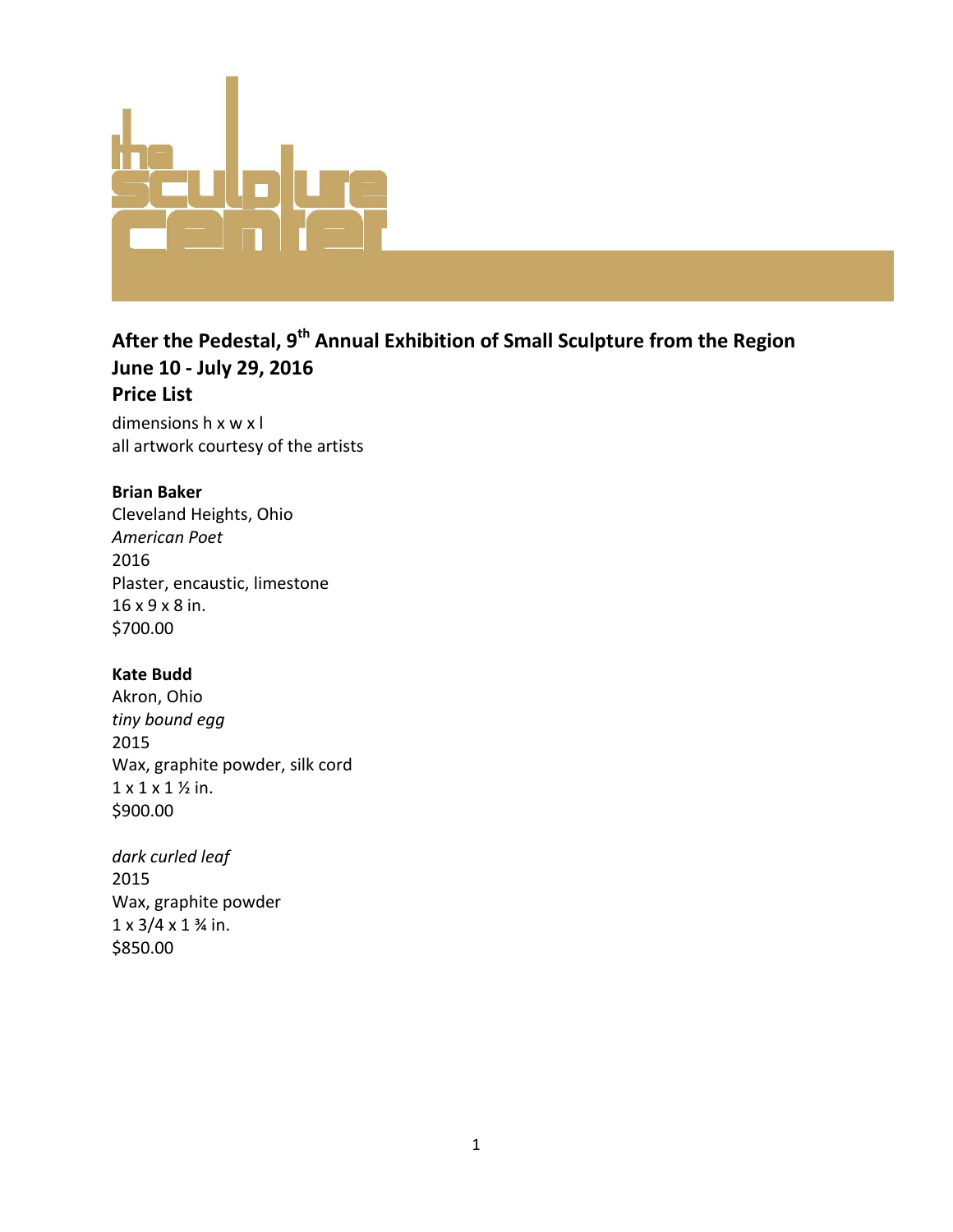#### **Doug Cannell**

West Bloomfield, Michigan *Nature Wins, Round 4* 2015 Steel 40 x 20 x 2 in. \$800.00

#### **Andrew Chakalis**

Cleveland, Ohio *Hill Top – City Block Series* 2015 Bronze and sandstone 20 ½ x 7 x 7 ½ in. \$4,500.00

### **Kristen Cliffel**

Cleveland, Ohio *Pirate* 2015 Clay, glaze, bronze, garnets, wood 23 x 28 x 15 in. \$3,400.00

#### **Andrew Dubach**

Ft. Wayne, Indiana *Louse* 2015 Ceramic and aerosol paint 6 ½ x 8 ½ x 8 ½ in. \$325.00

### **Robb Durr**

North Royalton, Ohio *Sentinel* 2013 Cherry and cold-cast bronze 20 x 6 ½ x 5 ½ in. \$2,400.00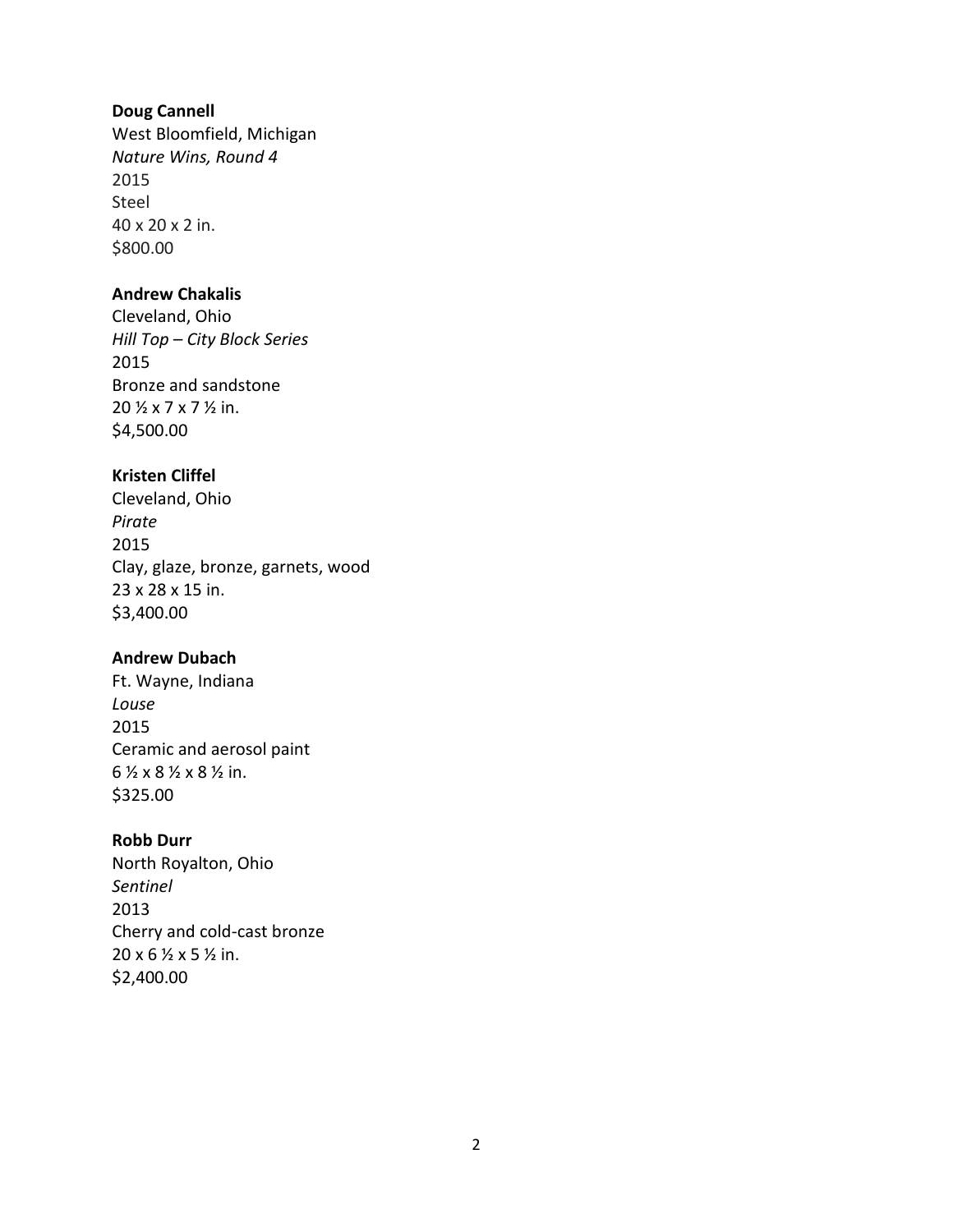### **Robb Durr**

*Martin* 2015 Black walnut and cold-cast bronze 27 ½ x 5 ½ x 3 ½ in. \$1,200.00

# **Jack Elliott**

Ithaca, New York *Magna Fluctus (Tsunami Slice)* 2016 Shagbark hickory 55 x 19 x 33 in. \$4,000.00

# **Eli Gfell**

Cleveland, Ohio *Gritty Slit* 2016 XPS foam, drywall, paint 13 x 7 x 3 in. \$600.00

# **Eric Johnson**

Wooster, Ohio *22 Days* 2014 Art video: 33 secs. on loop

# **Jacquie Kennedy**

Cleveland, Ohio *Seven Days X Seven Weeks* 2016 Steel mesh and enamel 3/4 x 36 x 36 in. \$810.00

# **Wade Kramm**

Pittsburgh, PA *Dotted Spaces* 2015 Vinyl and adhesive Dimensions variable Purchasable as installation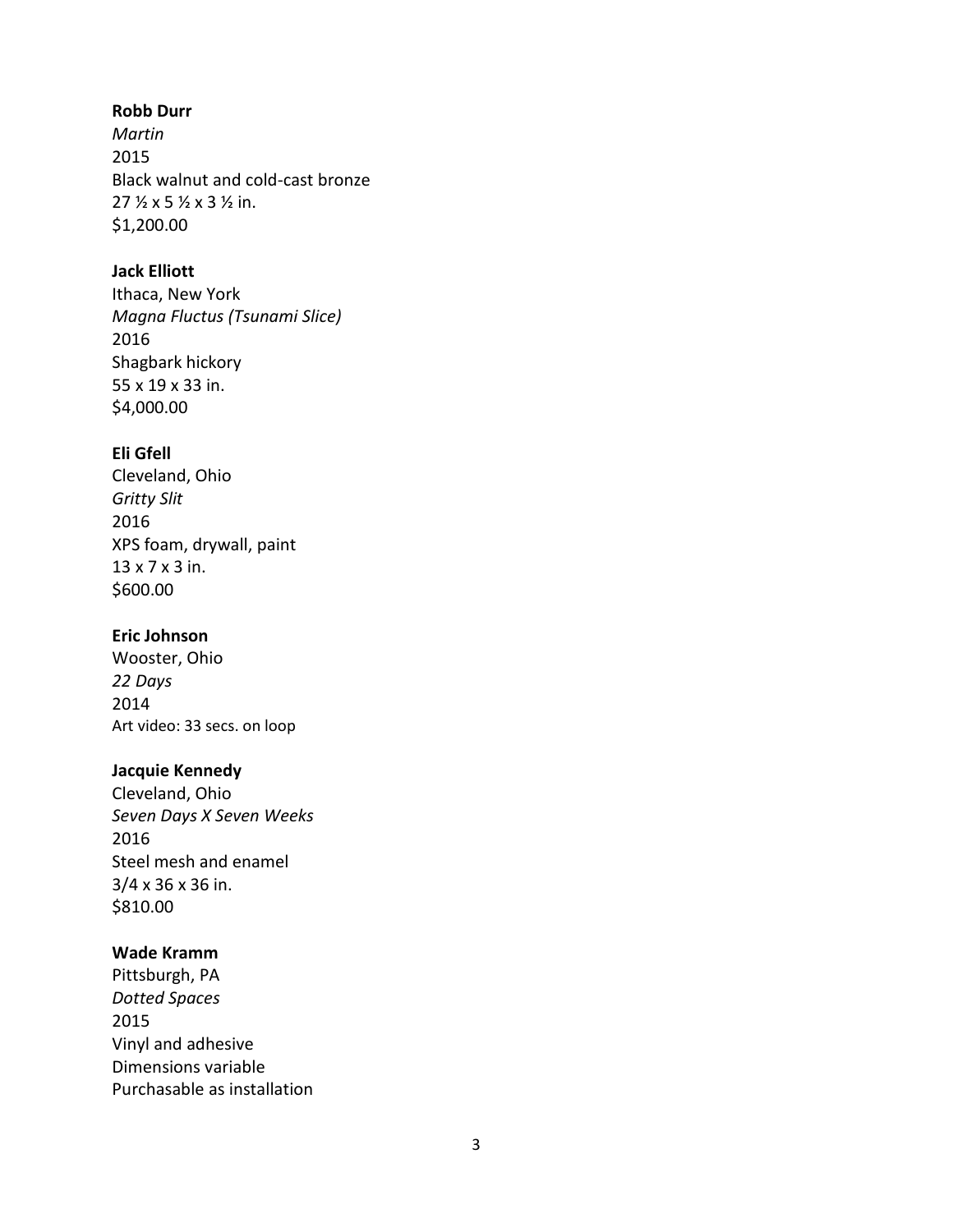#### **Beth Lindenberger**

Akron, Ohio *Clustered Bioforms* 2016 Porcelain 10 x 7 x 4 in. (variable) \$700.00

### **Aaron Maas**

Copley, Ohio *At Man's Hand* 2016 Treated and untreated lumber Approx. 15 x 36 x 18 in. \$500.00

# **Sophie Neslund**

Cincinnati, Ohio *Ashley* 2015 Porcelain, luster 14 x 7 x 7 in. \$600.00

#### **James Parlin**

Edinboro, PA *Lurch* 2013 Aluminum, acrylic paint 17 x 11 x 11 in. \$4,800.00

### *Swoon*

2013 Aluminum, acrylic paint 16 x 9 x 11 in. \$4,800.00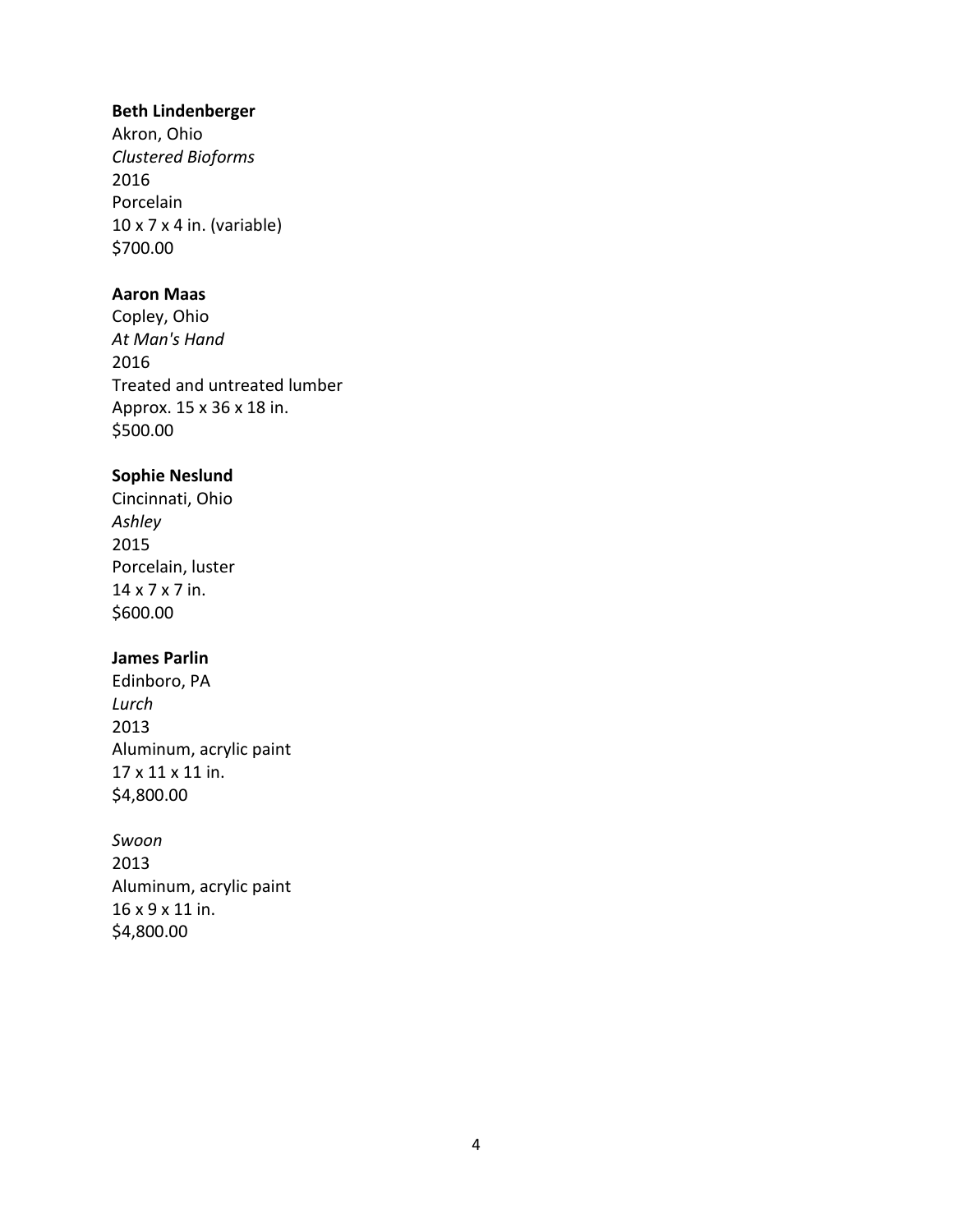### **Mark Soppeland**

Beachwood, Ohio *Haunted Theatre* 2016 Cover, mixed media on paper 32 x 23 x 18 in. \$3,000.00

*My Favorite Time Travel Companion (trying to explain the last 226 years)* 2015-2016 Mixed media with LED color change light bulbs 32 x 27 x 26 in. \$5,000.00

#### **Steve Totin**

New Castle, Pennsylvania *Node No. 9 (of mother standing in the flooded basement)* 2015 Red oak, maple, poplar, walnut, ipe wood, pedestal – torched stack 26 ½ x 21 x 21 in. \$3,200.00

# **Patricia Villalobos Echeverría**

Kalamazoo, Michigan *Surrogate* 2016 Repurposed wood, audio equipment, and burlap, audio rt: 30 min. on loop 12 in. depth x 9 ¾ in. diameter NFS

### **Jennifer Whitten**

Cleveland, Ohio *Illusion Shatterer* 2015 Glass culture tubes, wooden handle, vintage textile, nylon thread, glass seed beads, leather, paper (color copy of vintage textile), glass cabochon 2 x 8 x 18 in. \$900.00